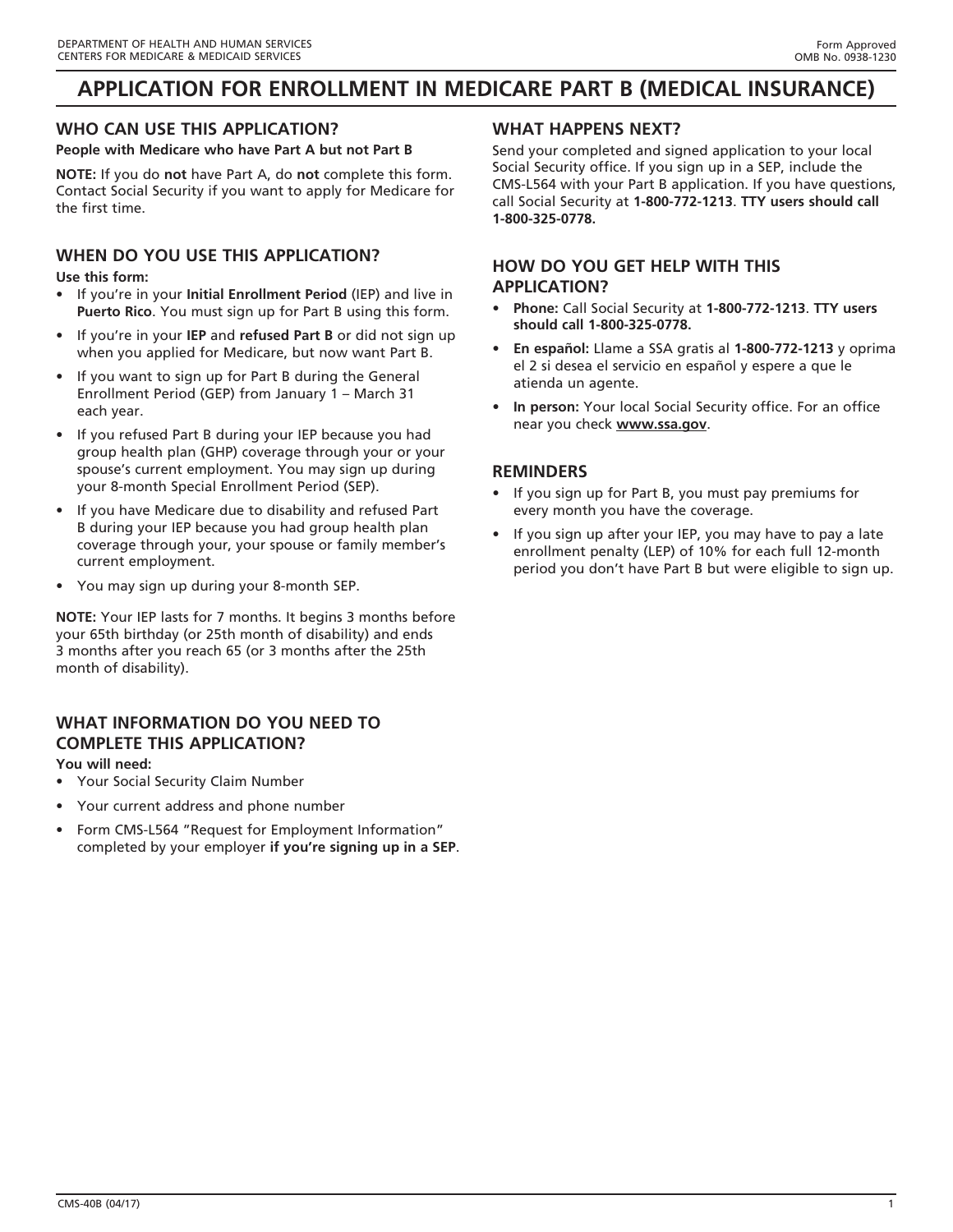| APPLICATION FOR ENROLLMENT IN MEDICARE PART B (MEDICAL INSURANCE)                                                                     |                   |
|---------------------------------------------------------------------------------------------------------------------------------------|-------------------|
| 1. Your Social Security Claim Number<br>Beneficiary Identification Code (BIC)                                                         |                   |
|                                                                                                                                       |                   |
| 2. Do you wish to sign up for Medicare Part B (Medical Insurance)?<br><b>YES</b><br>3. Your Name (Last Name, First Name, Middle Name) |                   |
|                                                                                                                                       |                   |
| 4. Mailing Address (Number and Street, P.O. Box, or Route)                                                                            |                   |
|                                                                                                                                       |                   |
| 5. City                                                                                                                               | Zip Code<br>State |
|                                                                                                                                       |                   |
| 6. Phone Number (including area code)                                                                                                 |                   |
|                                                                                                                                       |                   |
| 7. Written Signature (DO NOT PRINT)                                                                                                   | 8. Date Signed    |
| <b>SIGN HERE</b>                                                                                                                      |                   |
| IF THIS APPLICATION HAS BEEN SIGNED BY MARK (X), A WITNESS WHO KNOWS THE APPLICANT<br>MUST SUPPLY THE INFORMATION REQUESTED BELOW.    |                   |
| 9. Signature of Witness                                                                                                               | 10. Date Signed   |
|                                                                                                                                       |                   |
| 11. Address of Witness                                                                                                                |                   |
|                                                                                                                                       |                   |
| 12. Remarks                                                                                                                           |                   |

According to the Paperwork Reduction Act of 1995, no persons are required to respond to a collection of information unless it displays a valid OMB control number. The valid OMB control number for this information collection is 0938-1230. The time required to complete this information is estimated to average 45 minutes per response, including the time to review instructions, search existing data resources, gather the data needed, and complete and review the information collection. If you have any comments concerning the accuracy of the time estimate(s) or suggestions for improving this form, please write to: CMS, Attn: PRA Reports Clearance Officer, 7500 Security Boulevard, Baltimore, Maryland 21244-1850.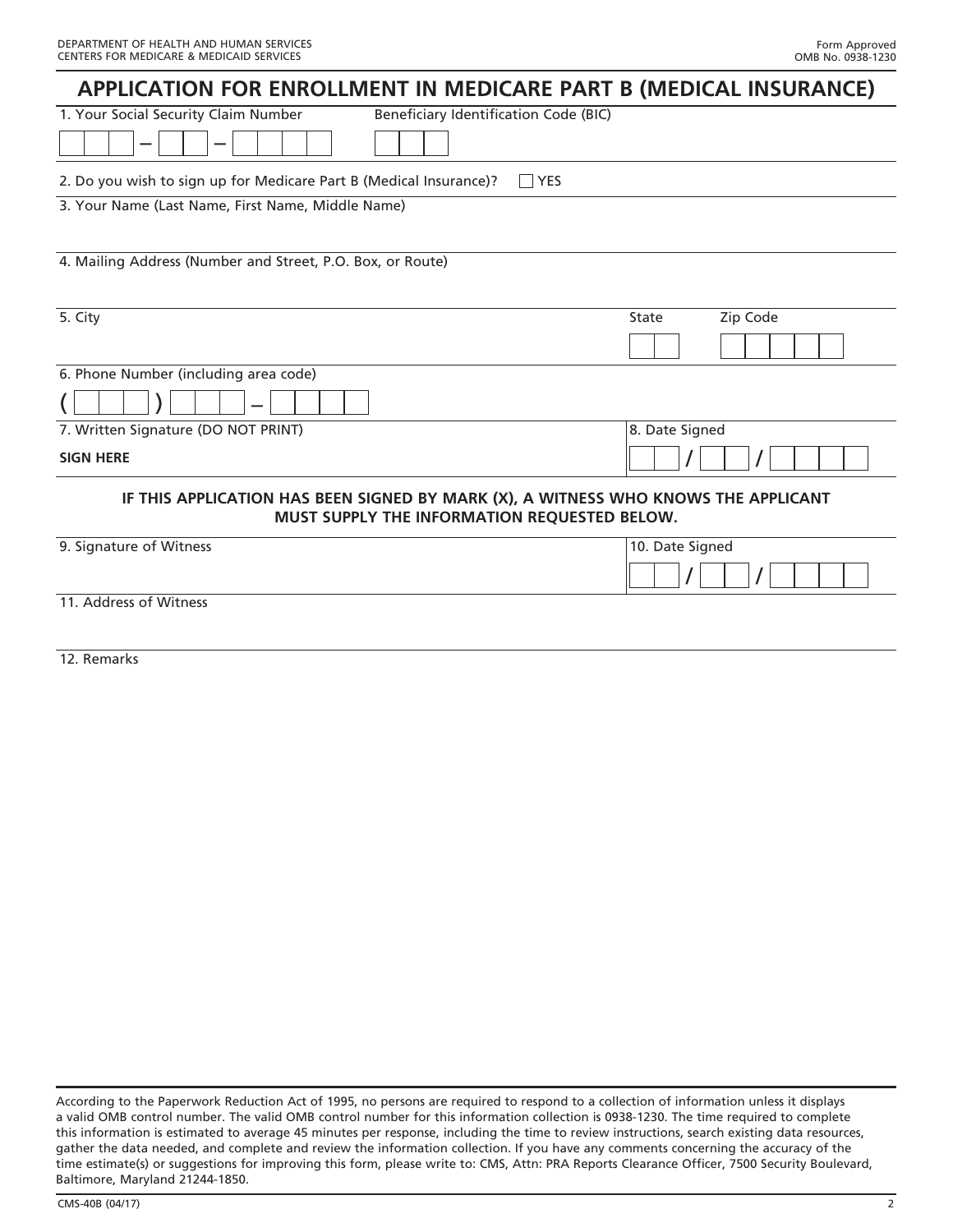# **SPECIAL MESSAGE FOR INDIVIDUAL APPLYING FOR PART B**

This form is your application for Medicare Part B (Medical Insurance). You can use this form to sign up for Part B:

- During your Initial Enrollment Period (IEP) when you're first eligible for Medicare
- During the General Enrollment Period (GEP) from January 1 through March 31 of each year
- If you're eligible for a Special Enrollment Period (SEP), like if you're covered under a group health plan (GHP) based on current employment.

## **Initial Enrollment Period**

Your IEP is the first chance you have to sign up for Part B. It lasts for 7 months. It begins 3 months before the month you reach 65, and it ends 3 months after you reach 65. If you have Medicare due to disability, your IEP begins 3 months before the 25th month of getting Social Security Disability benefits, and it ends 3 months after the 25th month of getting Social Security Disability benefits. To have Part B coverage start the month you're 65 (or the 25th month of disability insurance benefits); you must sign up in the first 3 months of your IEP. If you sign up in any of the remaining 4 months, your Part B coverage will start later.

## **General Enrollment Period**

If you don't sign up for Part B during your IEP, you can sign up during the GEP. The GEP runs from January 1 through March 31 of each year. If you sign up during a GEP, your Part B coverage begins July 1 of that year. You may have to pay a late enrollment penalty if you sign up during the GEP. The cost of your Part B premium will go up 10% for each 12-month period that you could have had Part B but didn't sign up. You may have to pay this late enrollment penalty as long as you have Part B coverage.

## **Special Enrollment Period**

If you don't sign up for Part B during your IEP, you can sign up without a late enrollment penalty during a Special Enrollment Period (SEP). If you think that you may be eligible for a SEP, please contact Social Security at 1-800-772-1213. TTY users should call 1-800-325-0778 You can use a SEP when your IEP has ended. The most common SEPs apply to the working aged, disabled, and international volunteers.

## *Working Aged/Disabled*

You have a SEP if you're covered under a group health plan (GHP) based on *current* employment. To use this SEP, you must:

- Be 65 or older and currently employed
- Be the spouse of an employed person, and covered under your spouse's employer GHP based on his/her current employment
- Be under 65 and disabled, and covered under a large group health plan (LGHP) based on your or your spouse's current employment, or the current employment of any family member

You can sign up for Part B anytime while you have a GHP coverage based on current employment or during the 8 months after either the coverage ends or the employment ends, whichever happens first. If you sign up while you have GHP coverage based on current employment, or, during the first full month that you no longer have this coverage, your Part B coverage will begin the first day of the month you sign up. You can also choose to have your coverage begin with any of the following 3 months. If you sign up during any of the remaining 7 months of your SEP, your Part B coverage will begin the month after you sign up.

**NOTE:** COBRA coverage or a retiree health plan is not considered group health plan coverage based on current employment.

## *International Volunteers*

You have a SEP if you were volunteering outside of the United States for at least 12 months for a tax-exempt organization and had health insurance (through the organization) that provided coverage for the duration of the volunteer service.

**Privacy Act Notice:** The Social Security Administration (SSA) is authorized to collect the information under sections 1836, 1840 and 1872 of the Social Security Act, as amended (42 U.S.C. 1395o, 1395s, and 1395ii). This information is needed for SSA and the Centers for Medicare & Medicaid Services (CMS) to determine if you are entitled to Supplementary Medical Insurance (Part B). Completing this form is voluntary, but you will not be enrolled in Part B if you do not provide all of the required information. The information you give can be shared for "routine uses" published in the *Federal Register*. Because there are too many to list here, SSA can give you more information about this if you ask. The information you give on this form may be verified by way of computer match (Pub. Law 100-503).